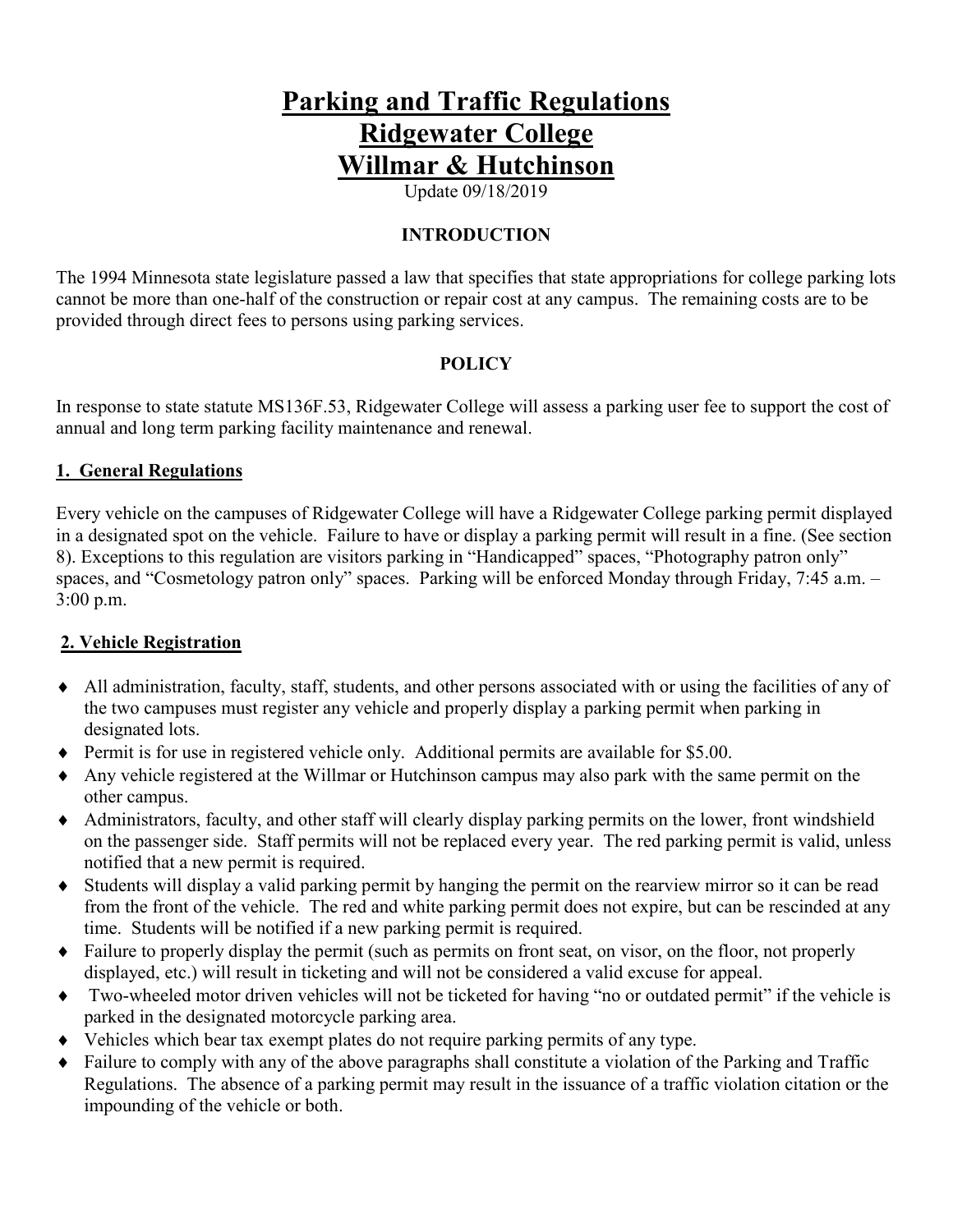## **2. Vehicle Registration (continued)**

- ♦ A parking permit will be issued upon request at the Business Office or designated areas.
- ♦ Parking permits shall be properly displayed on vehicles within five (5) instructional days following the start of a semester or as announced by the college.
- ♦ Students shall register their vehicles and obtain parking permits and a copy of the Parking and Traffic Regulations manual during semester registration or at a location shown in section 11.
- ♦ Visitors, guests, sales representatives, repair workers, employees of construction firms, vending agents, and others who frequent the campus shall properly display a visitors permit which can be obtained free of charge at a location shown in section 11.
- ♦ ABE (Adult Basic Education) students on campus between 7:45 a.m. and 3:00 p.m. must register any vehicle and properly display a parking permit when parking in a campus lot. Permits and parking regulations are available at the Business Office.
- ♦ *Customized education services/continuing education:* Students taking hourly courses/workshops (noncredit) or credit courses between 7:45 and 3:00 during instructional days must properly display a parking permit when parking in a campus lot. Parking permits may be e-mailed or mailed prior to the course/workshop start date. Check with your instructor to obtain a permit and information as to where you can park.

## **3. Parking Locations**

- ♦ Student parking is in lots C East and West, E West, and F East and West on the Willmar campus. Student parking on the Hutchinson campus is in Lots C and D located west and southwest of the main building and Lot E on the East Campus. Students from either campus can park in any student lot on either campus. Maps can be obtained at a location shown in Section 11. Students may park in Lots A East and West after 3:00 p.m. on the Willmar Campus.
- ♦ Designated parking for visitors is located on the Willmar campus in Lot A East, and D West. Designated parking for visitors on the Hutchinson campus is located west of the main building by Student Lot D. Visitors parking will need a visitor's permit, which is available from the reception area of each campus at no cost.

-All other parking is for staff and visitors unless otherwise marked.

- ♦ Handicapped parking is open to those with a state-issued handicapped permit. Permits must be properly displayed. Students and staff may park in **any approved marked handicap spot,** regardless of their student/employment status.
- ♦ No parking is permitted by anyone on service roads, yellow marked areas, and/or posted areas.
- ♦ 30 minute temporary parking spots are available for students in lot A East. Vehicles that exceed the 30 minute limit will be ticketed.
- ♦ Students and staff are responsible to park within/between designated yellow lines. Vehicles are not to be parked three deep.

# **4. Permit Fees**

♦ Student permits for credit courses will cost \$2.50 per credit taken at any campus up to a maximum of \$37.50 per semester. Permits may be obtained for additional vehicles for \$5.00 each. If your automobile is traded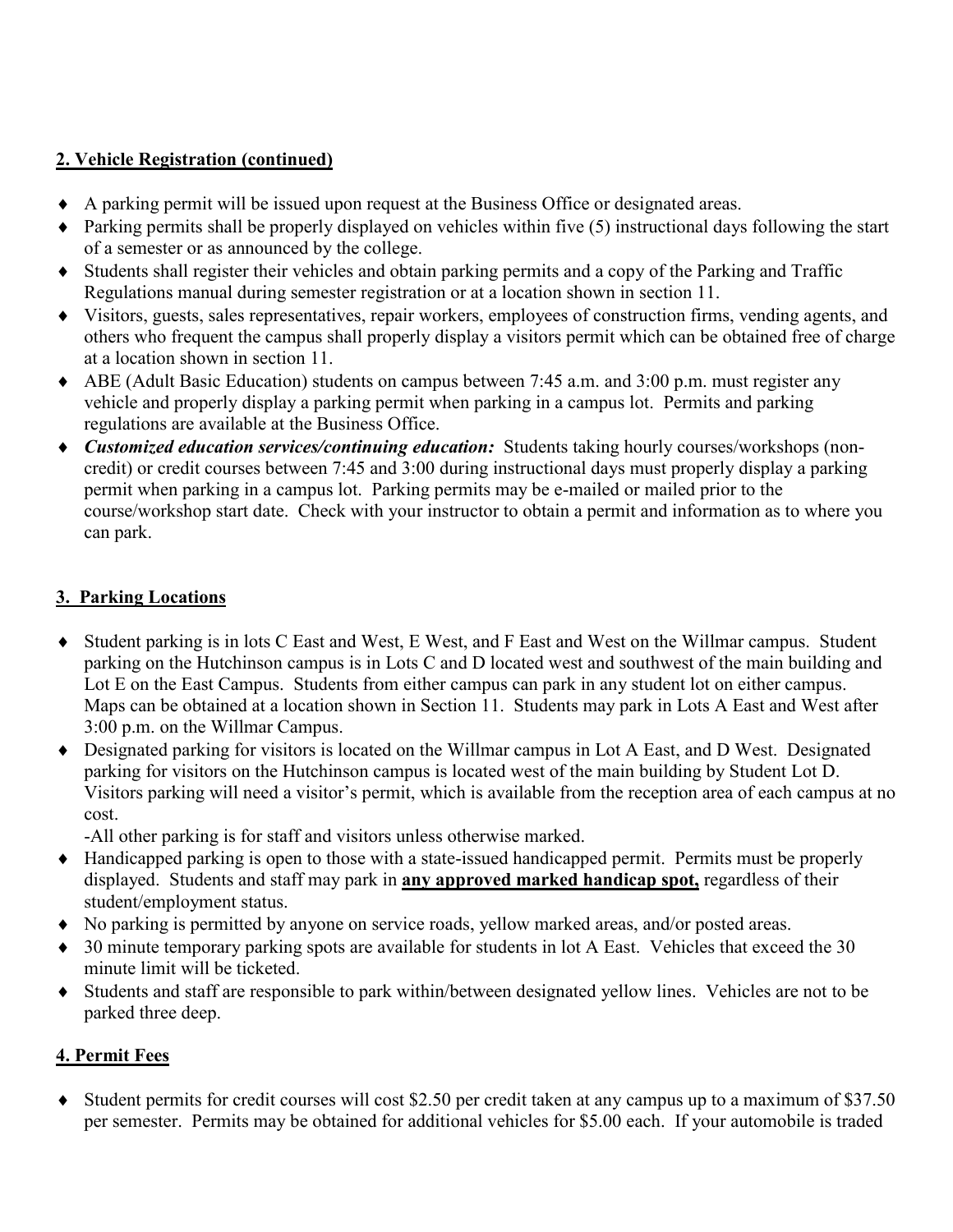or sold, the permit should be removed from the vehicle, and notification of the change should be given to the Business Office.

♦ Parking permits will cost \$75.00 for each full-time employee. Part-time employees less than 75% will be assessed a prorated fee. Additional vehicle permits, for use by the employee only, may be purchased for \$5. Vehicles with current staff permits must park in lots designated as staff parking.

## **5. Lost or Stolen Permits**

- ♦ Permit holders should do all they can to avoid being victimized by thieves. Always lock your vehicle when you leave it unattended. If a permit is lost or stolen, report to the location shown in Section 11. Replacement of lost or stolen permits may be obtained at the Business Office at a cost of \$5.00.
- ♦ A fine of \$75.00 will be assessed against individuals who are in possession of and using unauthorized permits (lost, stolen, transferred from someone else, purchased from another student, etc.). The vehicle/persons will also be reported to the local police, and the vehicle may be towed or immobilized without additional notice. Permits can only be used by those in whose name the vehicle is registered on the permit registration form; they are not for resale or transfer.

# **6. Refund Policy**

♦ Refunds for parking permits will be made if a student withdraws from the college according to the tuition and fees refund policy of each campus. Refunds will be made by turning in your withdrawal form and parking permits at the following locations: Business Office on either campus.

# **7. Motorcycle Parking**

♦ Motorcycles with a paid vehicle permit may be parked in designated (concrete areas) motorcycle parking areas. These are located in Lot B West and Lot C East on the Willmar campus and by the visitor parking area in Lot D on the Hutchinson campus.

# **8. Enforcement/Fines**

- ♦ Vehicles parking without a permit will be subject to a fine of \$20.00 and should report to the Business Office to register their vehicle and obtain a permit.
- ♦ Citations will be issued for violations beginning the first day of the semester. With one exception, you are allowed five (5) instructional days following the start of a semester to properly display your permit.
- ♦ Parking violation will be listed on each ticket issued. A first violation fine of \$20.00 will be assessed. Citations paid within 14 calendar days will be reduced to \$10.00. Fines are payable at the Business Office.
- ♦ For second and subsequent violations, fines will be doubled. \$40.00 will be assessed for vehicles with a permit that are parked in the wrong lot, a non-parking spot, or parked incorrectly. Citations paid within 14 calendar days will be reduced to \$10.00. Fines are payable at the Business Office.
- ♦ Citations not paid within 14 calendar days of the date indicated on the citation will be assessed the full amount, as indicated on the ticket. Fines are payable at the Business Office.
- ♦ Citations not paid within 30 calendar days of the date indicated on the citation will result in a \$30.00 late fee and will be put into the Ridgewater collection process.
- ♦ Persons parked in a Handicap parking spot without the appropriate state permit will be fined \$200.
- ♦ Students with three unpaid tickets may have their car towed or immobilized without further notice. Enforcement will be from Monday through Friday, 7:45 a.m. – 3:00 p.m.
- ♦ The fact that a person parks in violation of any law, ordinance, or regulation and does not receive a citation does not mean that the law, ordinance, or regulation is no longer in effect.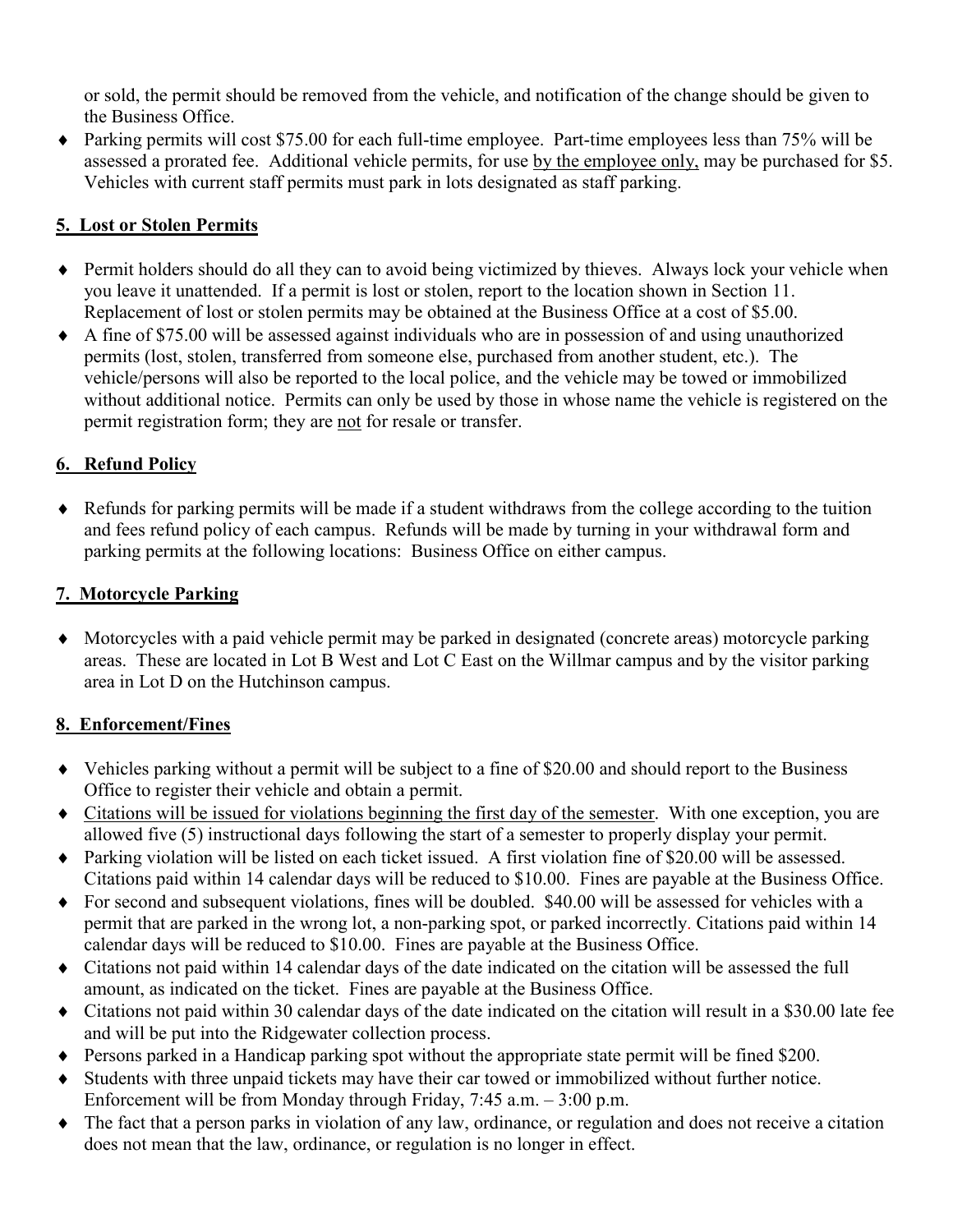- ♦ The fact that a person receives a citation in a specific location and someone else does not, will not be grounds for an appeal.
- ♦ Fines cannot be deferred against financial aid or any other funding source. They must be paid before registering for the next semester. Failure to pay fines will result in not being able to register for the next semester, official transcripts being held, and other stipulations regarding money owed the college.
- ♦ Individuals will be fined for failure to display, or properly display, the appropriate vehicle parking permit.
- No camping will be allowed in the College parking lots, the Police will be notified if this should occur. Overnight parking will be allowed in the event that the student or faculty is attending an overnight college sponsored event or conference.

# **9. Responsibility**

- ♦ The person in whose name the vehicle is registered shall be held liable for all violations attached to the vehicle, and is subject to any and all fines or disciplinary action resulting from the violations. In the event the vehicle does not have a permit, the registered owner of the vehicle will be assessed a parking violation fine.
- ♦ Anyone operating or parking vehicles on campus is responsible for becoming knowledgeable with and complying with all regulations and posted signs pertaining to the operation and parking of a motor vehicle. Ignorance of the parking and traffic regulations of the college will not be grounds for an appeal.
- ♦ Physical damage to a vehicle, or loss of property due to a crime or accident, should be reported to the city police department.
- ♦ It is the responsibility of the person driving the vehicle to drive slow and careful.
- The college is not responsible for damage to vehicles.

# **10. Appeals**

- ♦ Appeal forms and parking information may be obtained from the locations indicated in Section 11.
- An appeal should be based on the fact that the violation notice was issued contrary to the "Parking and" Traffic Regulations" manual or in error. The appeals procedure is as follows:
	- 1. The appeal form and citation must be received within **ten (10) calendar days** of the date the citation was issued.
	- 2. Citations appealed are not eligible for the reduced rate (only citations paid within 14 calendar days will be assessed a reduced rate of \$10.00)
	- 3. The form must be delivered to the location indicated in Section 11.
	- 4. The appeal form must be filled out in its entirety.
	- 5. Student, Faculty, and Staff appeals are reviewed weekly by a Student Appeals Board.
	- 6. Students, Faculty and Staff are notified of appeal results via e-mail to their Ridgewater e-mail address and allowed 14 calendar days to remit payment in full.
	- 7. An appearance before the Student Parking Appeals Board conducting the appeal is optional.
- ♦ The payment of the citation under appeal is suspended without penalty during the appeal process. Upon an affirmative decision, the appeal will be upheld and the citation canceled. A decision to deny the appeal requires that the appellant pay the citation for violations as indicated on the ticket.
- ♦ If the appeal is denied, failure to pay the issued citation within 14 calendar days from the date of notification will result the addition of a \$30.00 late fee.

**\*\*\*\*Only one appeal per citation is allowed. \*\*\*\***

## **11. Parking Information and Visitor Permits**